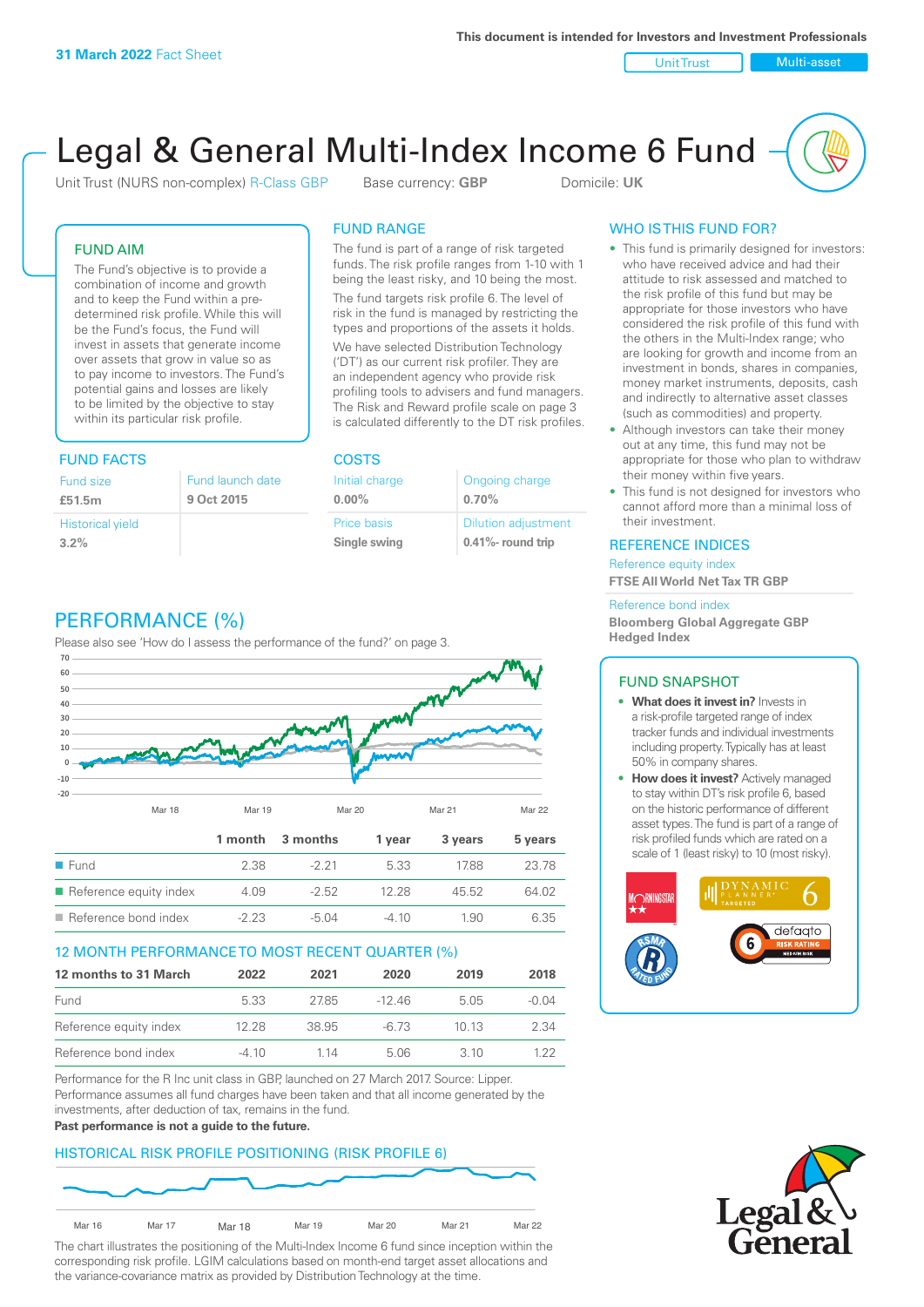## Legal & General Multi-Index Income 6 Fund

Unit Trust (NURS non-complex) R-Class GBP

## PORTFOLIO BREAKDOWN

All data source LGIM unless otherwise stated. Totals may not sum due to rounding.





#### FUND MANAGERS

The fund managers have responsibility for managing the multi-index fund range. They are part of the Multi-Asset Funds (MAF) team in LGIM. This team focuses on designing and managing multi-asset funds that are tailored to match the specific objectives of various client types. The team sits within a wider Asset Allocation team which combines both depth of experience with a broad range of expertise from different fields, including fund management, investment consulting and risk management roles.

# TOP 10 HOLDINGS (%)

| L&G Quality Equity Dividends ESG Exclusions UK ETF               | 20.0 |
|------------------------------------------------------------------|------|
| L&G Quality Equity Dividends ESG Exclusions Emerging Markets ETF | 9.0  |
| L&G US Index Trust                                               | 7.8  |
| L&G Quality Equity Dividends ESG Exclusions Europe ex UK ETF     | 7.5  |
| L&G UK Index Trust                                               | 7.0  |
| L&G Quality Equity Dividends ESG Exclusions Asia ex Japan ETF    | 6.5  |
| L&G Emerging Markets Government Bond (Local Currency) Index Fund | 5.5  |
| L&G Active Global High Yield Bond Fund                           | 5.0  |
| L&G Emerging Markets Government Bond (US\$) Index Fund           | 5.0  |
| Global REITs Index Trust                                         | 4.0  |